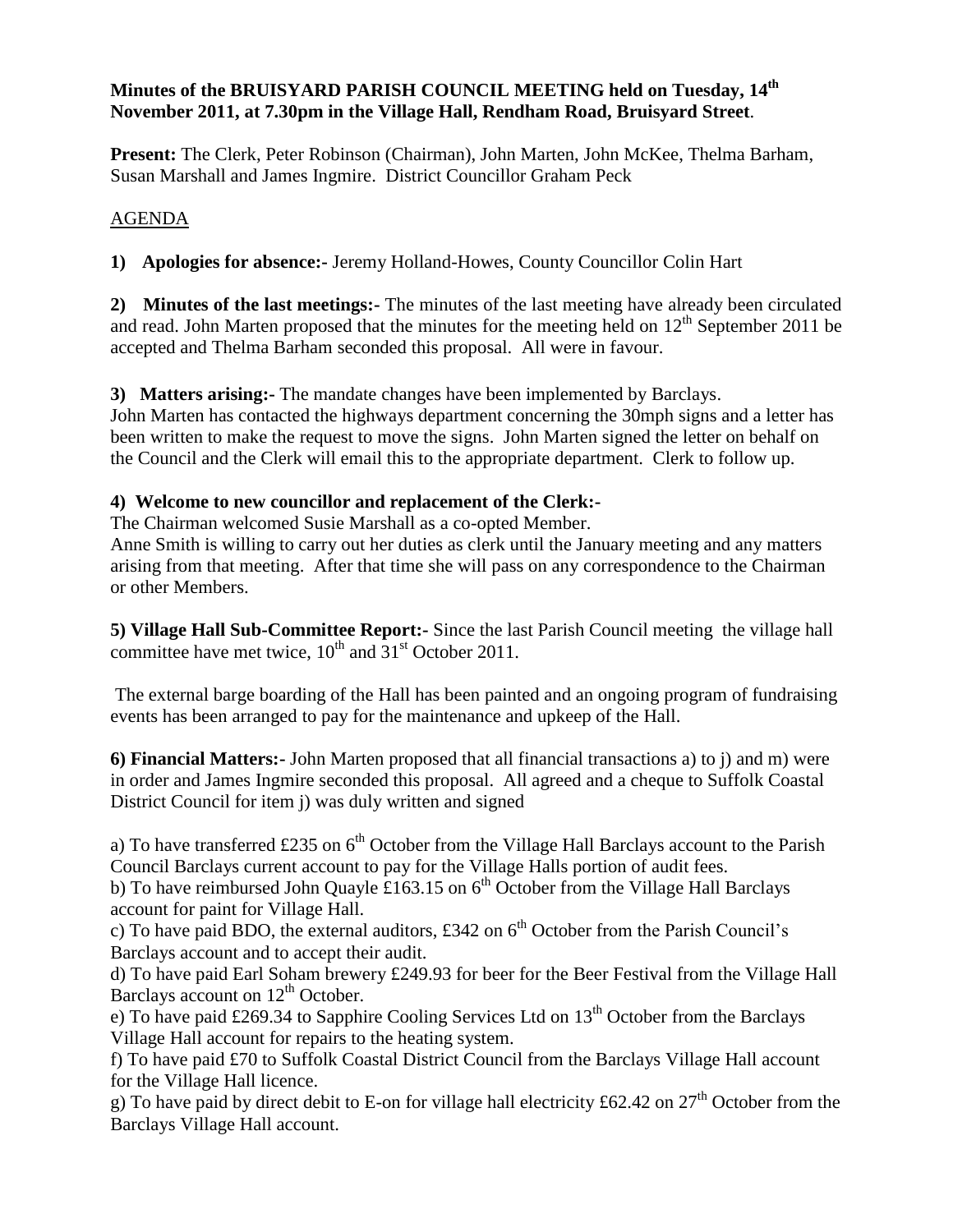h) To have refunded to David Smith £287.92 on 3<sup>rd</sup> November from the Barclays Village Hall account for bar stocks from Makro.

i) To have paid John Quayle £394.48 on  $8<sup>th</sup>$  November from the Village Hall Barclays account for painting Village Hall

j) To pay Suffolk Coastal District Council £42.81 for the licence on the playground at Rendham Road from the Parish Council Barclays account.

John Marten declared a prejudicial interest in the next item and left the room k) To pay John Marten £500 from the Parish Council Barclays account and £200 from the Barclays Village Hall account for the ground maintenance for 2011. John McKee proposed this was in order and Peter Robinson seconded the proposal. All agreed and cheques were duly written and signed.

John Marten rejoined the meeting.

l) Peter Robinson proposed that £48 be paid to the Village Hall for the wine used at the presentation evening on Thursday  $6<sup>th</sup>$  October. Thelma Barham seconded the proposal and all agreed. A cheque from the Parish Council Barclays account was duly written and signed. m) To have paid by direct debit to Essex and Suffolk Water for village hall water supply £38.34 on 30<sup>th</sup> October from the Barclays Village Hall account.

**7) Park:- a)** The grass has had 13 cuts this year and it was hoped that no more grass cuts will be required until next year but a further cut may be necessary.

**b)** John Marten has reserved a red oak from Crown Nursery and will dig a whole ready to plant the tree. James Ingmire was delighted with the gift of the tree as a wedding present and will help with its planting. John Marten will contact him and arrange a mutually convenient time for the planting and any other Member who wishes may be present. James Ingmire suggested that it would be safer for the nursery to deliver the tree considering its height. John Marten will look into this.

**c)** Clerk will contact Geoff Rogers to ask him to cut the hedge round the Park.

**8) Coming events and dates:-** The following events have been arranged and help and support will be asked for when and if necessary:-

Sixties evening: Saturday  $26<sup>th</sup>$  November, a dance in aid of BYP with the Bruisyard Light Orchestra playing.

11<sup>th</sup> Dec Christmas Bazaar

News Years eve party and Twelfth Night Party

**9) Planning:-** Two planning applications have been received since the last meeting. One for Chestnut Cottage to extend and raise the roof of the property and one for The Cottage, The Street to replace the conservatory with a family room and make internal alterations. The Planning committee met and supported both the applications.

**10) Meeting with Sizewell C Communications Manager:-** The Chairman and Clerk will hold and introductory meeting with Sizewell C Communications Manager Tom McGarry on Tuesday  $29<sup>th</sup>$  November at 10:45 in village Hall. He is contacting all parish councils to enable him to put a faces to the parish council chairmen and clerks within the liaison area around Sizewell C prior to the planning application to build the new nuclear plant.